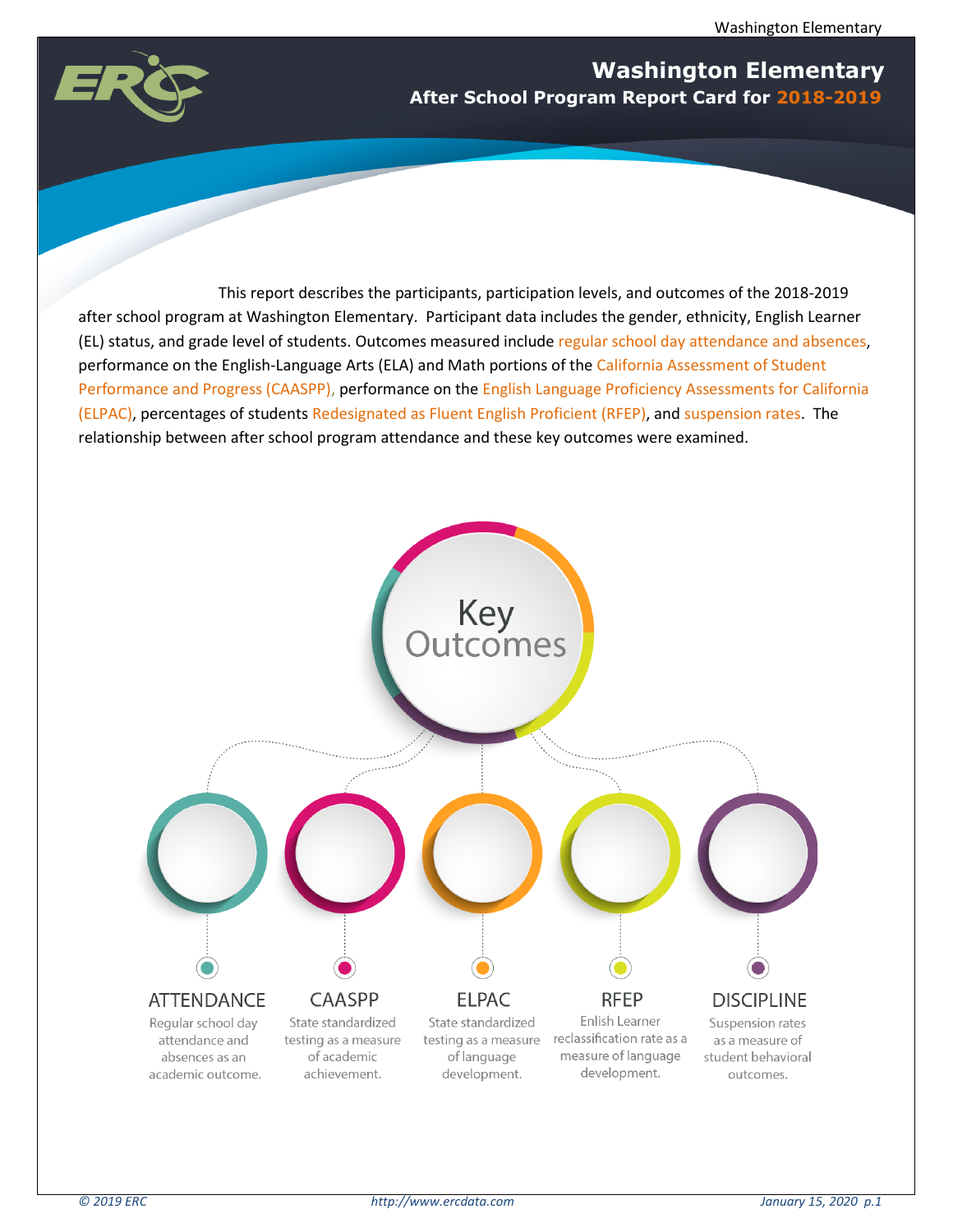# **Participant Demographics**

During the 2018-2019 school year, a total of 169 students attended the after school program for at least one day*<sup>1</sup>* . Participation levels are reported and compared by grade level in the next sections of this report.

# Section 1.1 – Gender and Ethnicity

**Section** 

01



*Figure 2*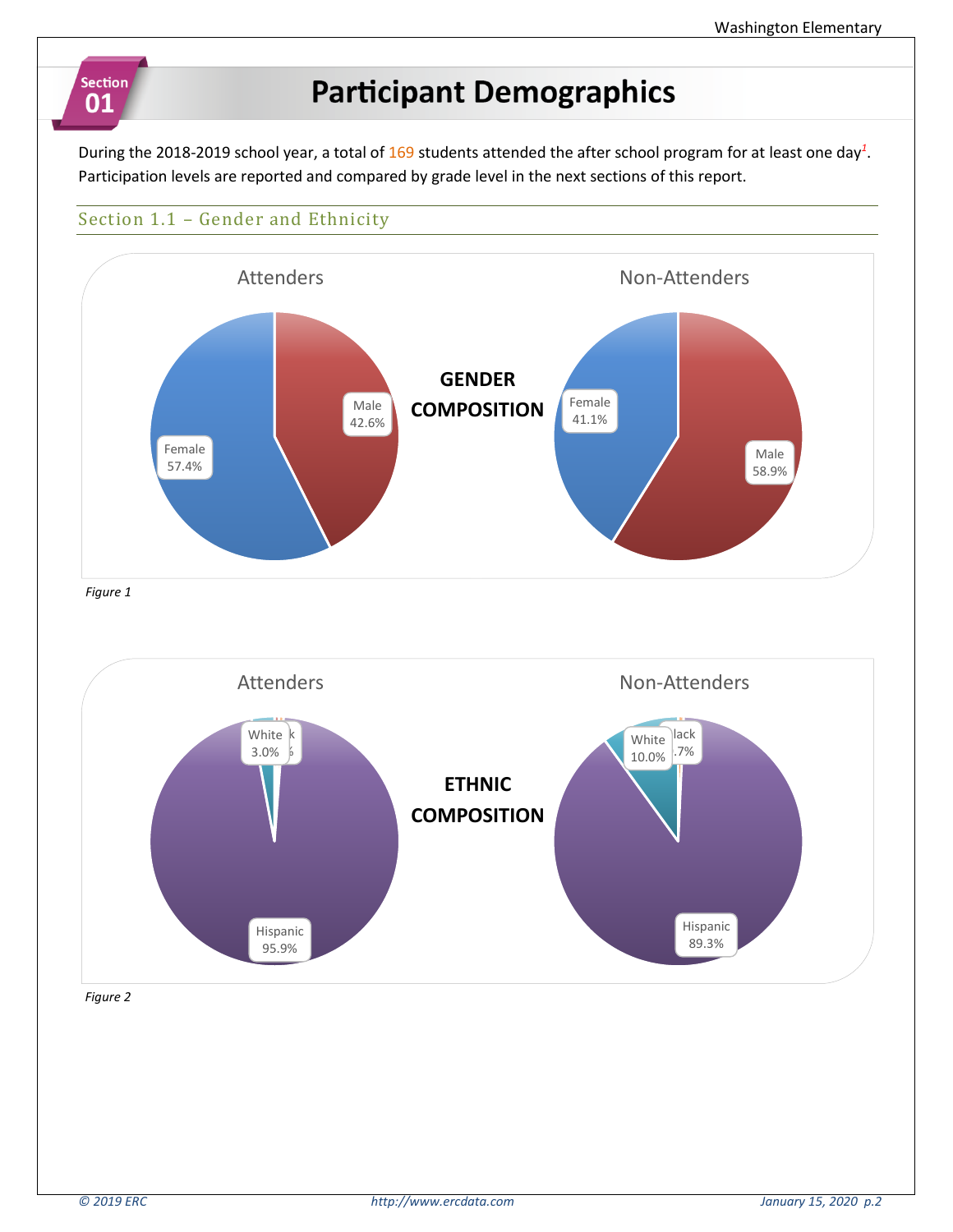# Section 1.2 – Grade Level and English Learner (EL) Status



*Figure 3*

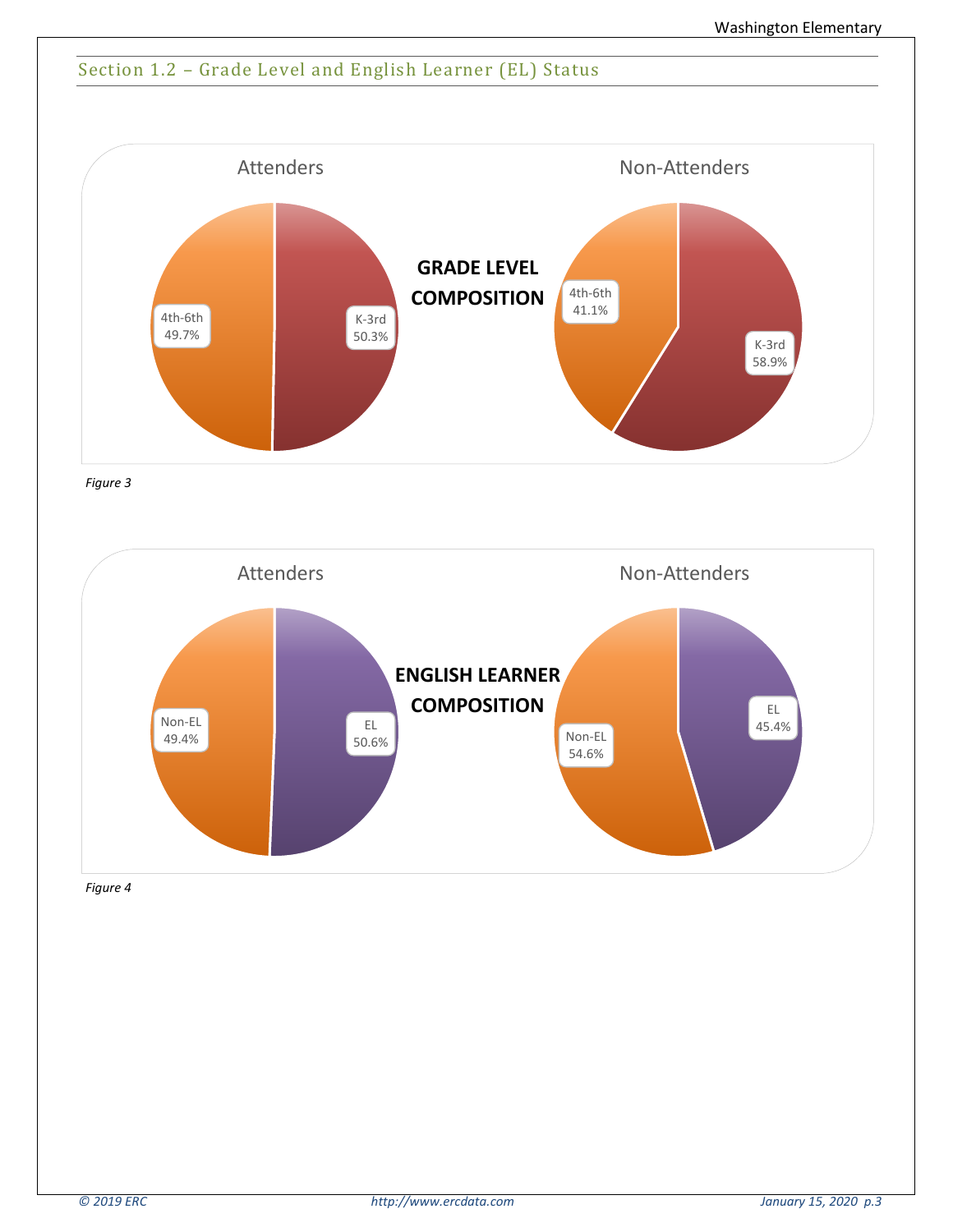# Section 1.3 – Local Control Funding Formula (LCFF) Indicators

Low attenders participated between 1-29 days. Medium attenders participated between 30-89 days. High attenders participated for at least 90 days.

|                          | Non-Attenders | <b>Low Attenders</b> | <b>Medium Attenders</b> | <b>High Attenders</b> |
|--------------------------|---------------|----------------------|-------------------------|-----------------------|
| <b>Special Education</b> | 6.4%          | 16.7%                | 50.0%                   | 6.2%                  |
|                          | $n = 141$     | $n=6$                | $n=2$                   | $n = 146$             |
| G.A.T.E.                 | 1.4%          | 0.0%                 | 0.0%                    | 1.4%                  |
|                          | $n = 141$     | $n=6$                | $n=2$                   | $n = 146$             |
| Homeless                 | 0.0%          | 0.0%                 | 0.0%                    | 0.0%                  |
|                          | $n = 141$     | $n=6$                | $n=2$                   | $n = 146$             |
| <b>Foster Youth</b>      | 0.0%          | 0.0%                 | 0.0%                    | 1.4%                  |
|                          | $n = 141$     | $n=6$                | $n=2$                   | $n = 146$             |
| <b>Chronic Absentee</b>  | 9.9%          | 16.7%                | 50.0%                   | 1.4%                  |
|                          | $n = 141$     | $n=6$                | $n=2$                   | $n = 146$             |

*Figure 5*

# Section 1.4 – Numeric Demographics

|         | Non-<br><b>Attenders</b> | After School<br><b>Attenders</b> | Total |         | Non-<br><b>Attenders</b> | After School<br><b>Attenders</b> | Total |
|---------|--------------------------|----------------------------------|-------|---------|--------------------------|----------------------------------|-------|
| Male    | 83                       | 72                               | 155   | EL      | 64                       | 80                               | 144   |
| Female  | 58                       | 97                               | 155   | Non-EL  | 77                       | 78                               | 155   |
| No Data |                          |                                  |       | No Data |                          | 11                               | 11    |

|          | Non-         | After School       |                |         | Non-      | After School     |       |
|----------|--------------|--------------------|----------------|---------|-----------|------------------|-------|
|          | Attenders    | <b>Attenders</b>   | Total          |         | Attenders | <b>Attenders</b> | Total |
| Asian    |              | $\mathbf{1}$<br>Ŧ. | 1              | $K-3rd$ | 83        | 85               | 168   |
| Black    | $\mathbf{1}$ | $\mathbf{1}$       | $\overline{2}$ | 4th-6th | 58        | 84               | 142   |
| Hispanic | 125          | 162                | 287            | Other   |           |                  |       |
| White    | 14           | 5                  | 19             |         |           |                  |       |
| Other    | 1            |                    |                |         |           |                  |       |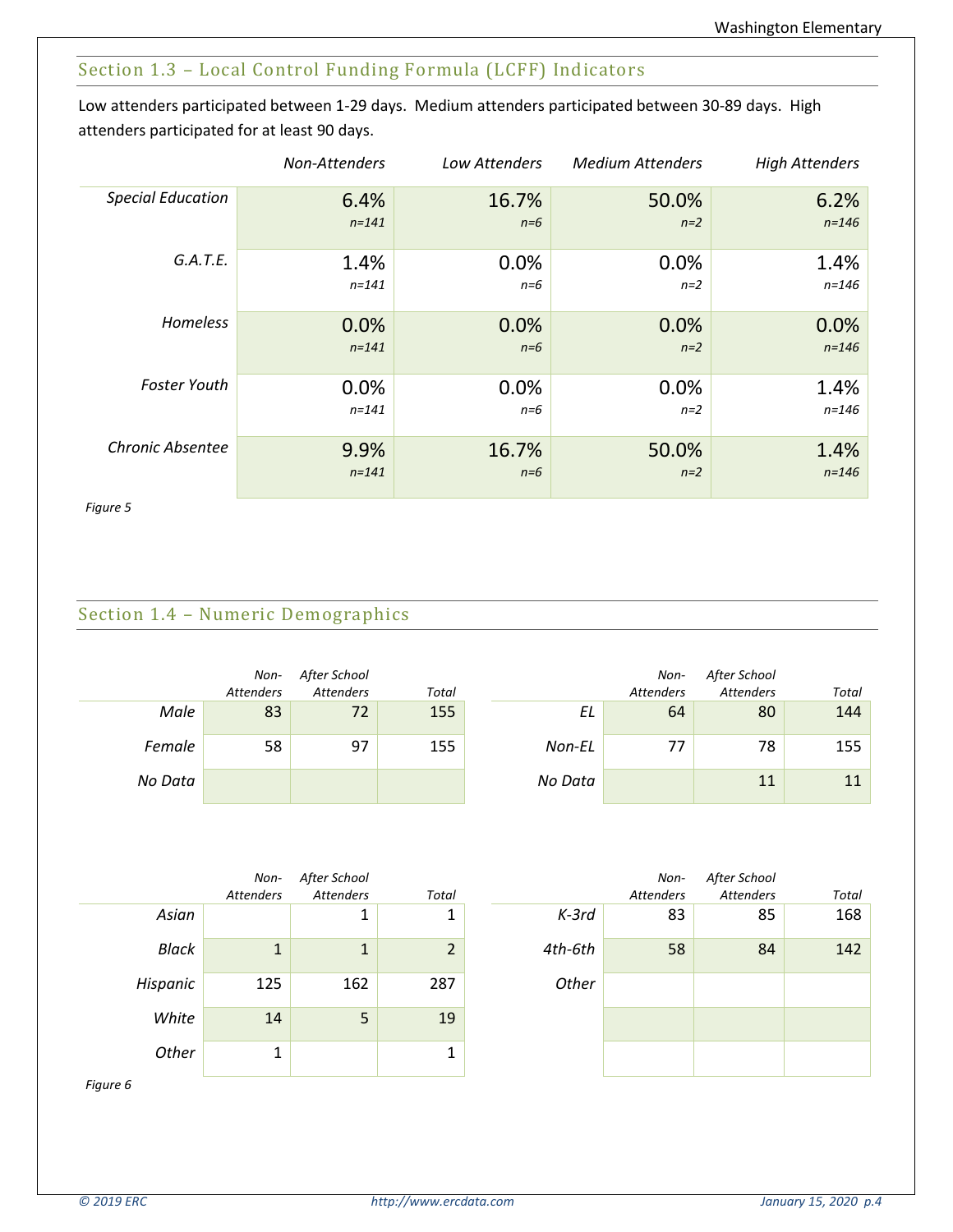

# **After School Program Attendance**

# Section 2.1 – Program Attendance Categories

For purposes of comparison in this report, students are grouped into four attendance categories (non-attenders, low attenders, medium attenders, and high attenders) based on the number of days they participated in the after school program during the school year*<sup>1</sup>* . Low attenders participated between 1-29 days. Medium attenders participated between 30-89 days. High attenders participated for at least 90 days. These program attendance categories are used in the analysis of measurable outcomes throughout this report*<sup>3</sup>* .

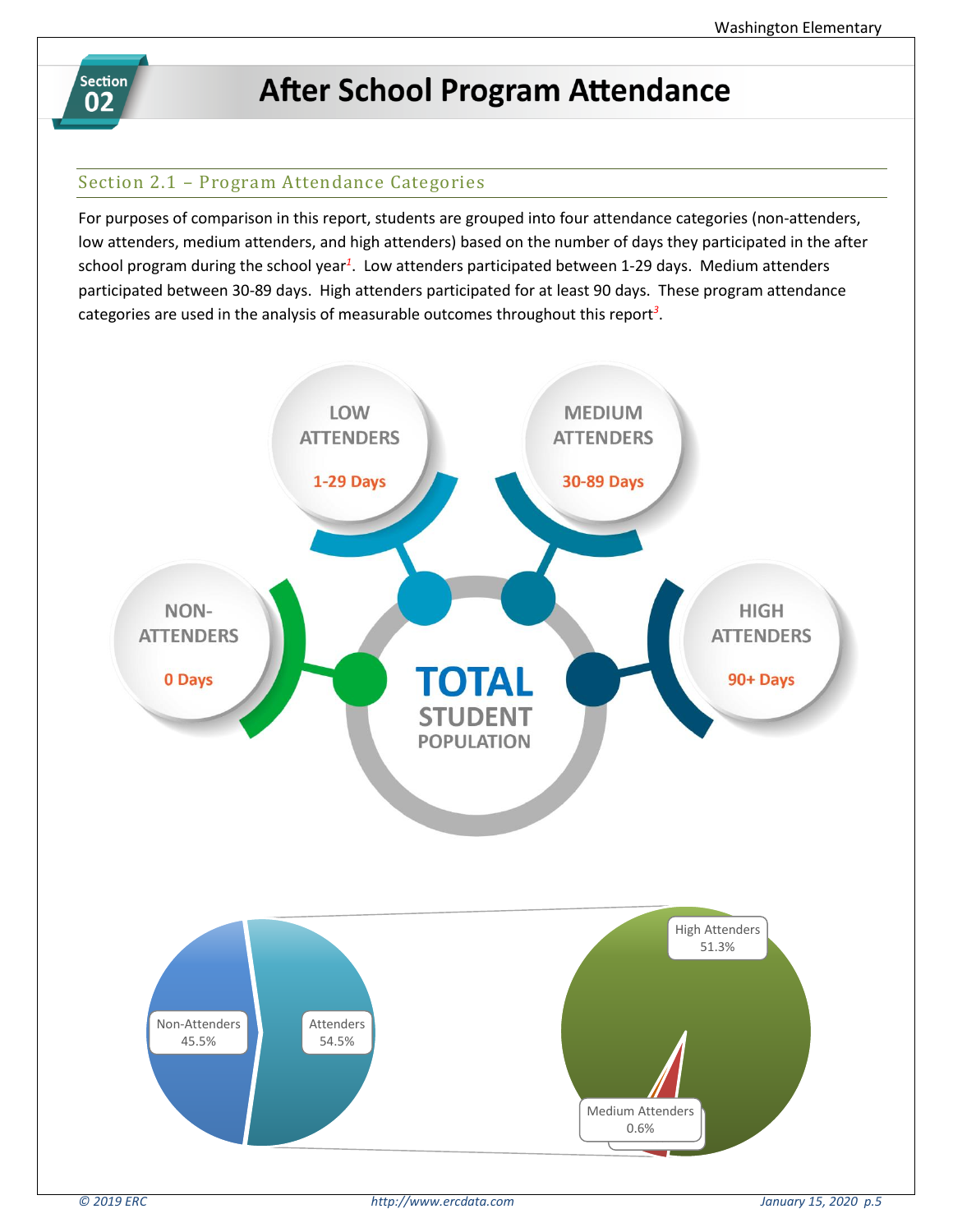# Section 2.2 – Number of Days Students Attended the After School Program

The average after school attender participated in the program for 154.18 days. The mean number of days that students attended the after school program is disaggregated by grade span in figure to the right.

The average after school attender participated in the program for approximately 4.43 days per week (during the weeks in which they participated at least one day) *<sup>2</sup>* . The mean number of days per week that students attended the after school program is disaggregated by grade level in the figure below.



*Figure 8 Figure 9* 4.41 4.46 4.43 K-3 (n=85) 4-6 (n=84) Overall (n=169) Mean Number of **Days Per Week** Students Attended the After School Program By Grade Level, 2018-2019 34.67 34.88 34.78 K-3 (n=85) 4-6 (n=84) Overall (n=169) Mean Number of **Weeks Per Year** Students Attended the After School Program By Grade Level, 2018-2019

# Section 2.3 –After School Program Retention

The figure below shows the number of students whose date of intake (e.g. first date of attendance) in 2018-2019 fell in each month of the fiscal year. The average shown below each month is the average number of days each student in the group attended the program for the entire year.

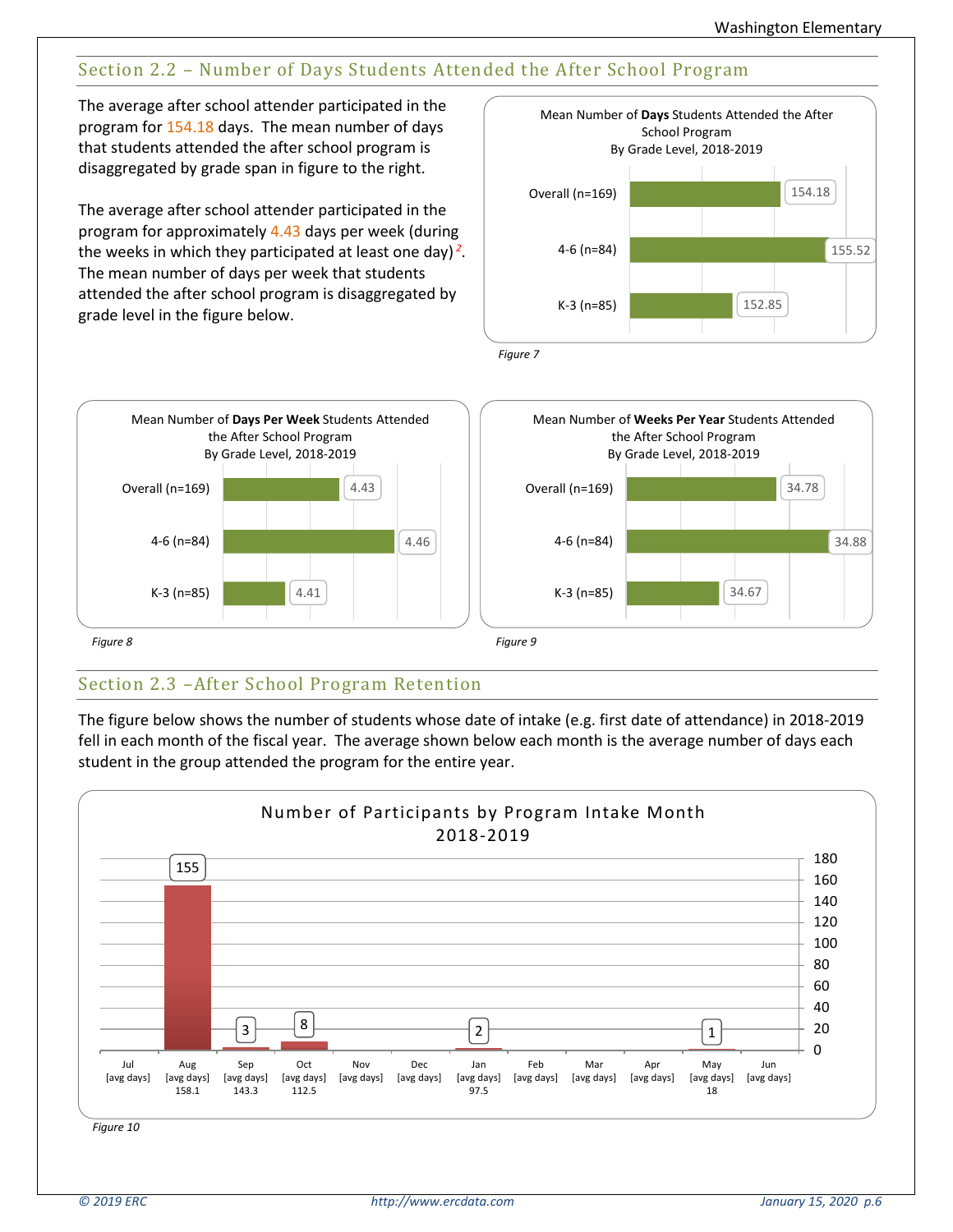

**Regular School Day Attendance** 

### Section 3.1 – Percentage of School Days Attended

The figure below shows the relationship between attending the after school program and attendance for the regular school day. Percentage of school days attended of low, medium, and high attending students are compared with non-attenders<sup>10</sup>.



 *Figure 11*

#### Section 3.2 – Mean Number of School Days

The figure below shows the relationship between attending the after school program and attendance for the regular school day. Mean number of school days attended of low, medium, and high attending students are compared with non-attenders<sup>10</sup>. This figure is automatically adjusted for school years with differing calendars, days of operation, and student enrollment patterns.

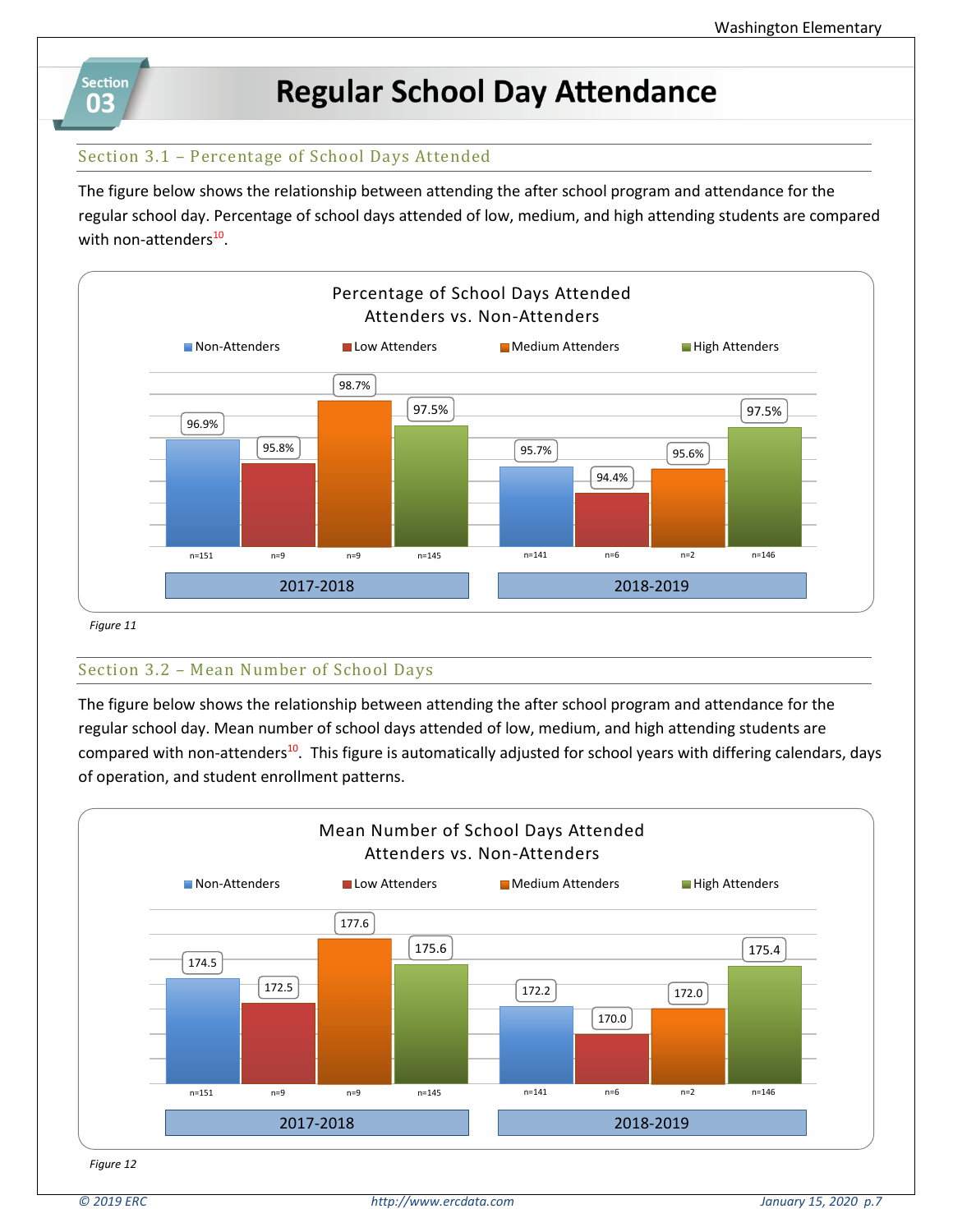# Section 3.3 – Mean Number of Unexcused Absences

The figure below shows the relationship between attending the after school program and absences for the regular school day. Mean number of unexcused absences of low, medium, and high attending students are compared with non-attenders<sup>10</sup>. This figure is automatically adjusted for school years with differing calendars, days of operation, and student enrollment patterns.

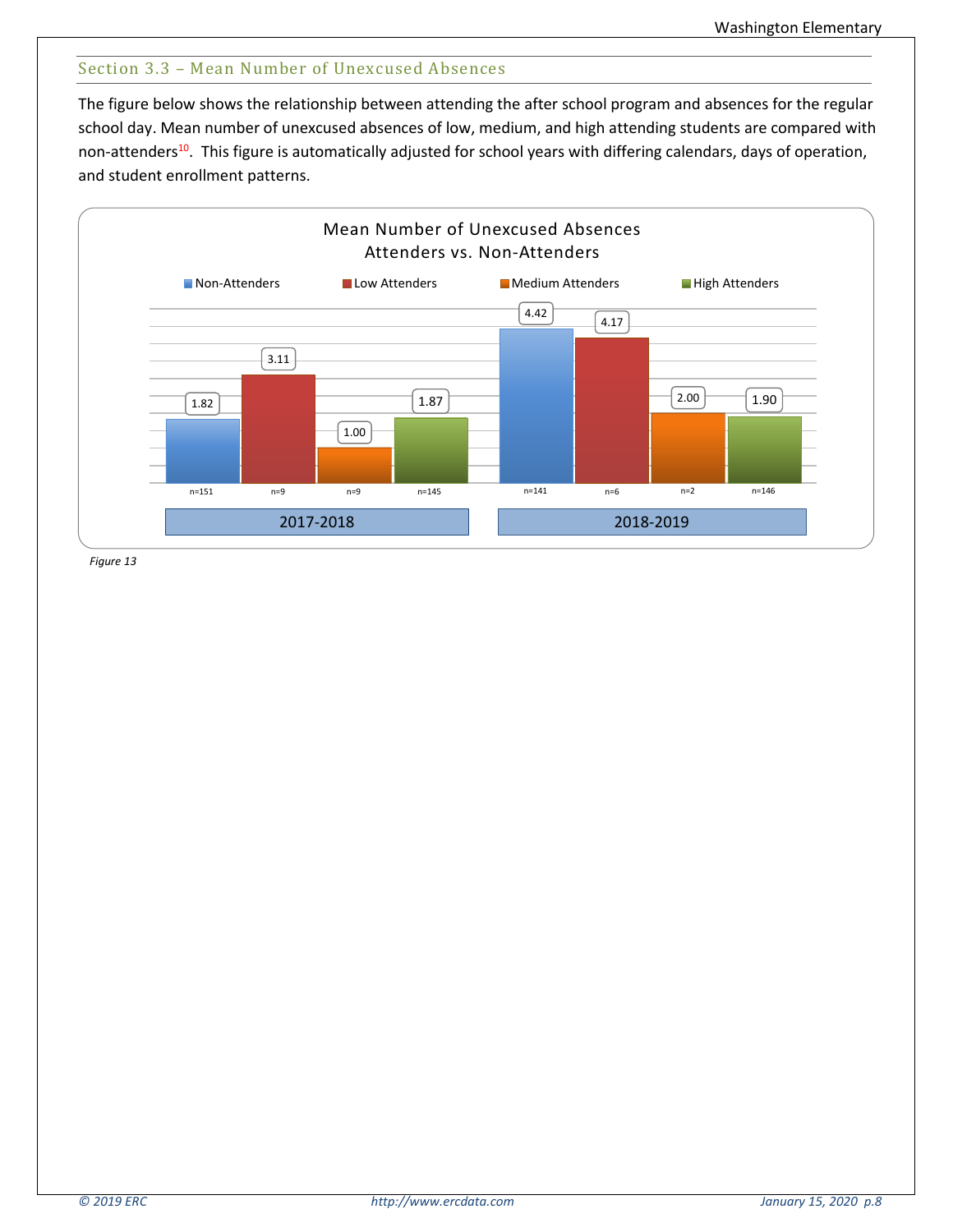# **Academic Achievement**

The relationship between after school program participation and performance on state standardized tests in core subjects was analyzed using the California Assessment of Student Progress and Performance (CAASPP) in English-Language Arts (ELA) and Math.

### Section 4.1 – CAASPP Performance in English-Language Arts (ELA)

The figure below compares the percentages of students (in eligible grade levels*<sup>11</sup>*) who met or exceeded the standard in ELA among non-, low, medium, and high attenders.



*Figure 14*

**Section** 04

# Section 4.2 – CAASPP Performance in Math

The figure below compares the percentages of students (in all eligible grade levels*<sup>11</sup>*) who met or exceeded the standard in Math among non-, low, medium, and high attenders.

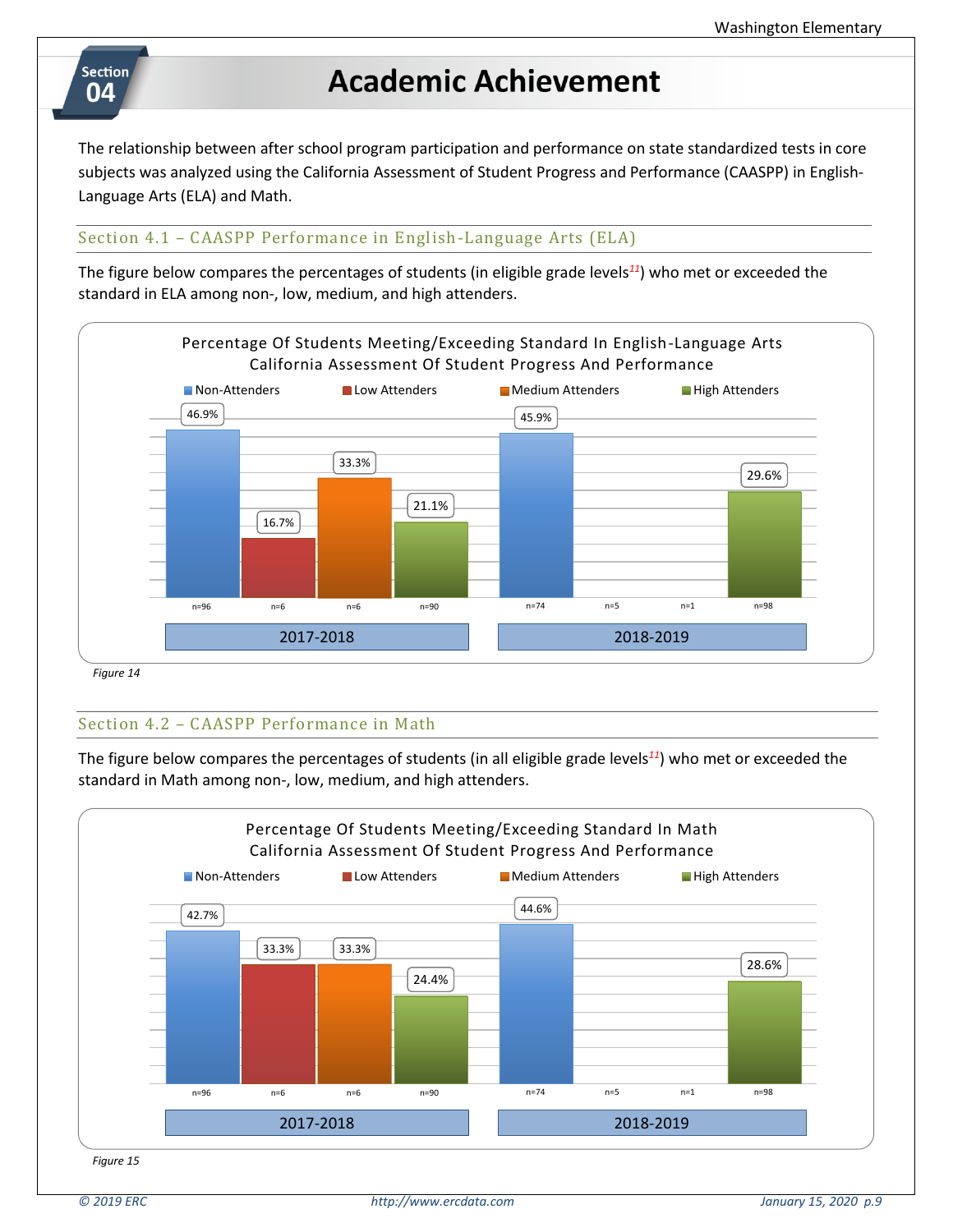# **Section** 05

# **Language Development**

The relationship between after school participation and language development for English Learners (EL) was analyzed using the English Language Proficiency Assessments for California (ELPAC).

# Section 5.1 – English Language Proficiency Assessments for California (ELPAC)

The figure below compares the percentages of EL students (in all grade levels) scoring Moderately Developed or Well Developed among non-, low, medium, and high attenders*<sup>6</sup>* .



# Section 5.2 –Percentage of Students Redesignated as Fluent English Proficient (RFEP)

The figure below compares the percentages of students who were Redesignated as Fluent English Proficient (RFEP) in among non-, low, medium, and high attenders*<sup>7</sup>* .

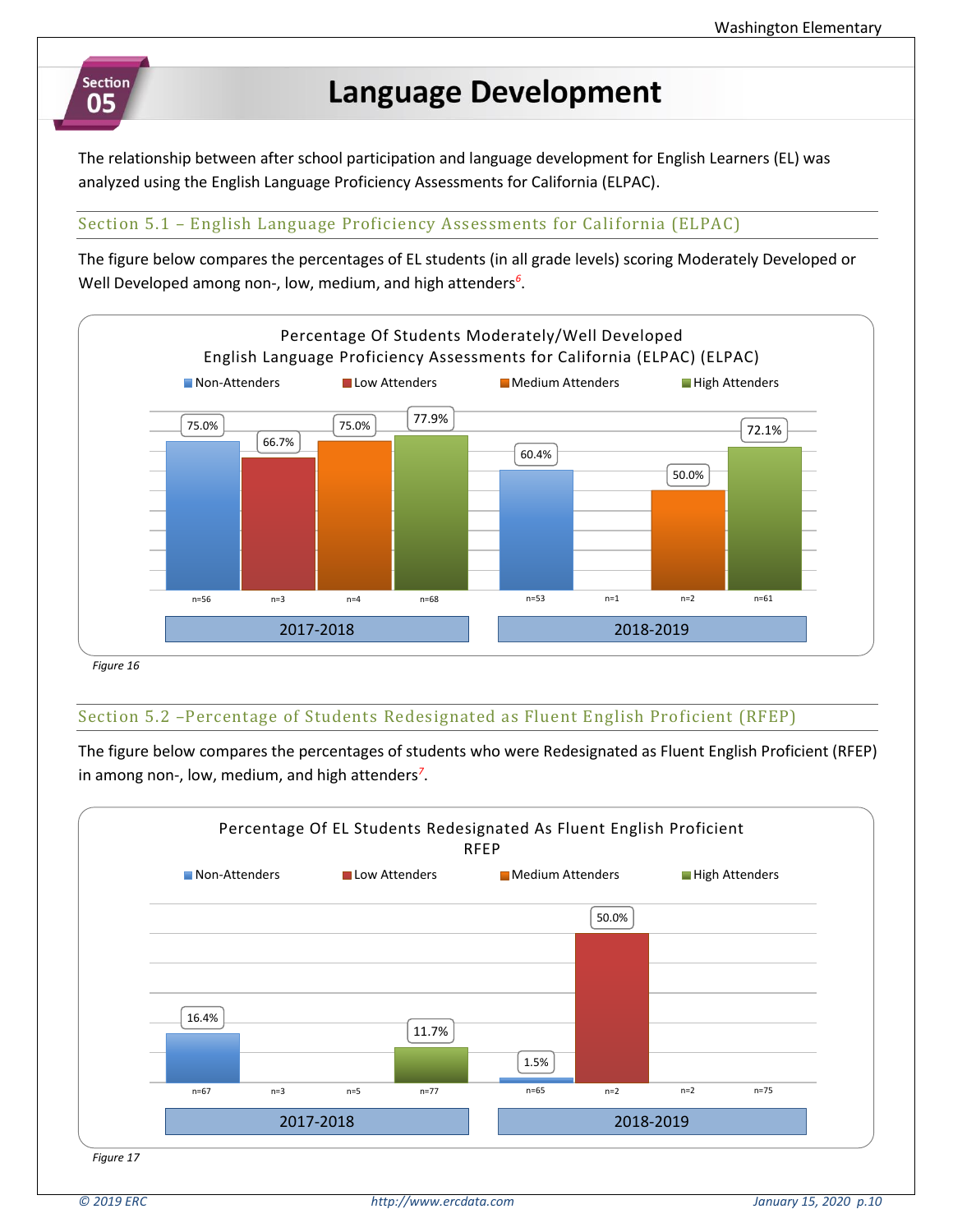

# **Discipline**

## Section 6.1 – Percentage of Students Suspended

The figure below shows the relationship between attending the after school program and the percentage of students suspended for the regular school day. Percentages of students suspended of low, medium, and high attending students are compared with non-attenders.



 *Figure 18*

#### Section 6.2 – Mean Number of Suspension Days

The figure below shows the relationship between attending the after school program and the number of suspensions*<sup>5</sup>* for the regular school day. Mean number of suspensions of low, medium, and high attending students are compared with non-attenders.

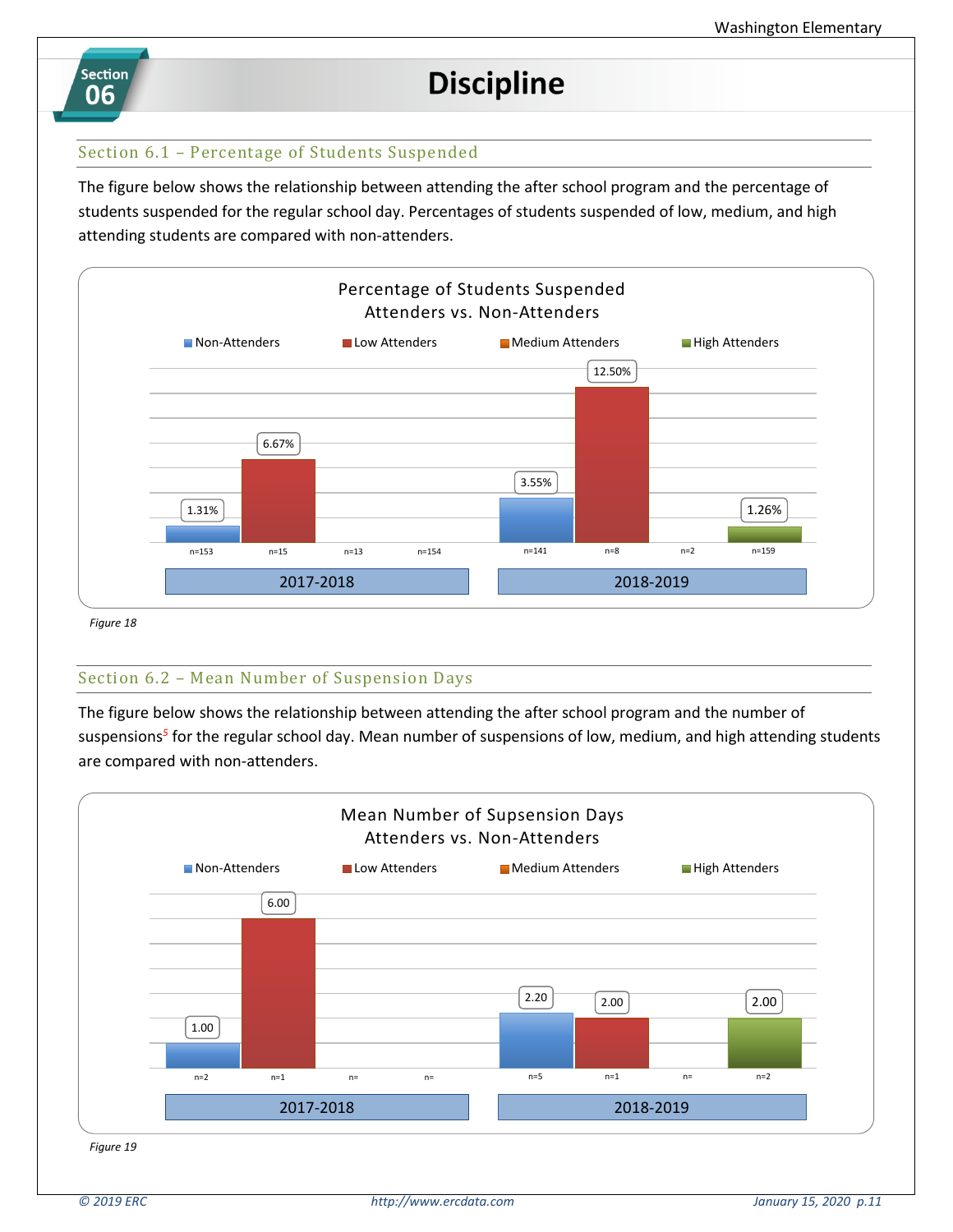# **End Notes**

- Section 07
- *1* Summer attendance is ignored for the sake of determining dosage (in order to base dosage on a 180 day school year). In addition, students considered as "Summer Only" are not included in either the after school or non-after school populations.
- <sup>2</sup> The mean number of days attended per week is based on the ratio of the number days each student participated in the after school program to the number of weeks where the student had at least one day of attendance.
- <sup>3</sup> A quantile is defined as class of values of a variate that divides the total frequency of a sample or population into a given number of equal proportions. Specialized quantiles, those that split the sample or population into a specific number of groups, are given special names such as tertiles (3 groups), quartile (4 groups), and deciles (10 groups). This report utilizes deciles.

 Decile ranges are determined by assigning each after school particpant a percentile rank based on the number of days they attended the program and dividing them into ten equal percentile groups (0th-9th, 10th-19th, 20th-29th, … , 90th-99th). For this reason, the number of students in each decile group may not be equal. In other words, if you have a very large number of students with 3 days of attendance in the first decile and a very small number of students with 4 days of attendance in the second decile you cannot randomly choose some 3-day students to move over to the second decile to make the groups equally sized.

These attendance groupings were determined by assigning each after school attender a percentile rank and dividing them into ten equal decile groups (see Figure 6). Low attenders represent the lowest five deciles (1st-49th percentile). Medium attenders represent the sixth through eighth deciles (50th-79th percentile). High attenders represent the ninth and tenth decile (80th-99th percentile), which is the top 20% of program attenders.

*4* The algorithm for calculating mean change in regular school days attended over the previous year takes into account school years with differing days of operation, such as years with furlough days. Only students for whom 2 years of attendance data was available are included in the sample for this chart.

- *5* The number of suspension "occurrences", or incidences of suspension, differs from the number of days suspended in that a single supension occurrence may account for multiple days of suspension. For exmaple, a student may be suspended once (one occurrence) for 5 days. Only students with at least one suspension are included.
- *6* This data is based on the 'Overall' ELPAC proficiency and scaled scores. Only students with a classification in our data set (nonempty, non-null) are included in the sample.
- *<sup>7</sup>* Only students with a classification in our data set (non-empty, non-null) are included in the sample. Percentage reclassified is the percent of students who were classified as English Learners (EL) in the baseline year then Reclassified as Fluent English Proficient (RFEP) in the target year.
- *8* Students are actually only allowed one attempt in 10th grade, however this statement is included for clarity.
- *9* CBEDS data is collected as a "point in time" during the school year. In rare cases the number of after school students may exceed the number of CBEDS reported enrollment resulting ina percentage over 100%.
- <sup>10</sup> The percentage of school attendance is a ratio of regular school days attended to regular school days enrolled. Therefore, this figure is automatically adjusted for school years with differing calendars, days of operation, and student enrollment patterns.
- *<sup>11</sup>* The Calfornia Assessment of Student Progress and Performance (CAASPP) is given only to students in grades 3 through 8 and grade 11.
- *<sup>12</sup>* The data represented is based on the number of credits attempted and completed in the target school year. In rare cases where the school or district was only able to provide cumulative totals, cumulative credits attempted and earned were used in the ratio.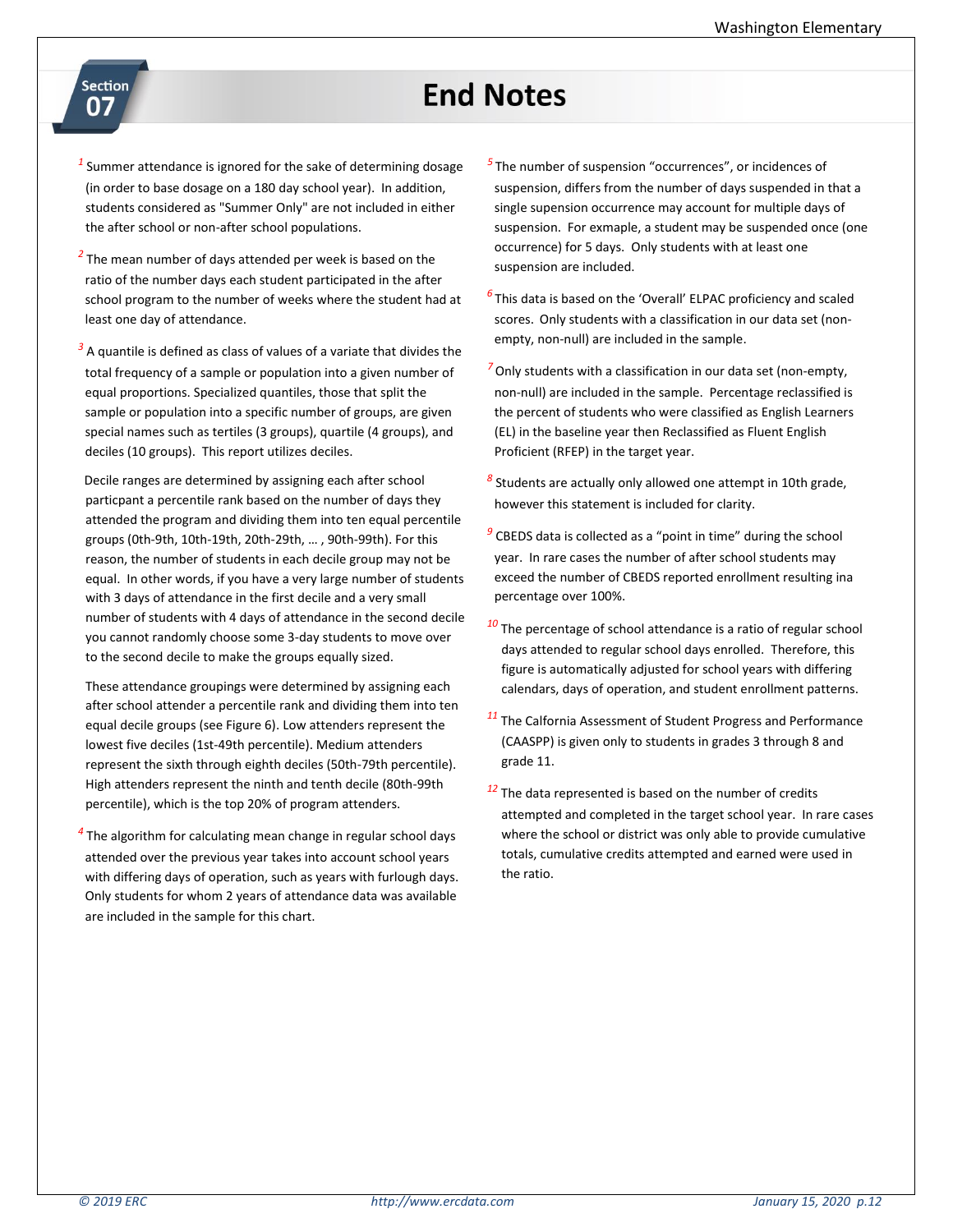## Program Highlights (English)

#### Mean Number of Days Students Attended the After School Program (Figure 7)

**❖** After school attenders attended the program for an average of  $154.18$  days.

## Mean Number of Days Per Week Students Attended the After School Program (Figure 8)

**❖** After school attenders attended the program for an average of  $4.43$  days per week.

### Percent of School Days Attended (Figure 11)

- **❖** The percentage of regular school days attended for high attenders was  $3.0%$  greater than low attenders.
- **❖** The percentage of regular school days attended for high attenders was  $1.8%$  greater than non-attenders.

### Mean Number of School Days Attended (Figure 12)

- $\div$  The mean number of school days attended for high attenders was 5.4 greater than low attenders.
- $\dots$  The mean number of school days attended for high attenders was 3.2 greater than non-attenders.

### Mean Number of Unexcused Absences (Figure 13)

- **❖** The mean number of unexcused absences for high attenders was  $2.27$  less than low attenders.
- **❖** The mean number of unexcused absences for high attenders was  $2.52$  less than non-attenders.

#### Percentage of Students Meeting or Exceeding Standard in English-Language Arts (Figure 14)

❖ The percentage of high attenders who met or exceeded the standard on the CAASPP was 29.6% greater than low attenders.

#### Percentage of Students Meeting or Exceeding Standard in Math (Figure 15)

 $\dots$  The percentage of high attenders who met or exceeded the standard on the CAASPP was 28.6% greater than low attenders.

#### Percentage of Students Moderately Developed/Well Developed on the ELPAC (Figure 16)

- ❖ The percentage of high attenders scoring Moderately Developed or Well Developed on the ELPAC was 72.1% greater than low attenders.
- ❖ The percentage of high attenders scoring Moderately Developed or Well Developed on the ELPAC was 11.8% greater than non-attenders.

#### Percentage of Student Suspended (Figure 18)

- $\div$  The percentage of students suspended for high attenders was 11.24% lower than low attenders.
- ❖ The percentage of students suspended for high attenders was 2.29% lower than non-attenders.

#### Mean Number of Suspension Days (Figure 19)

 $\dots$  The mean number of suspension days for high attenders was 0.20 less than non-attenders.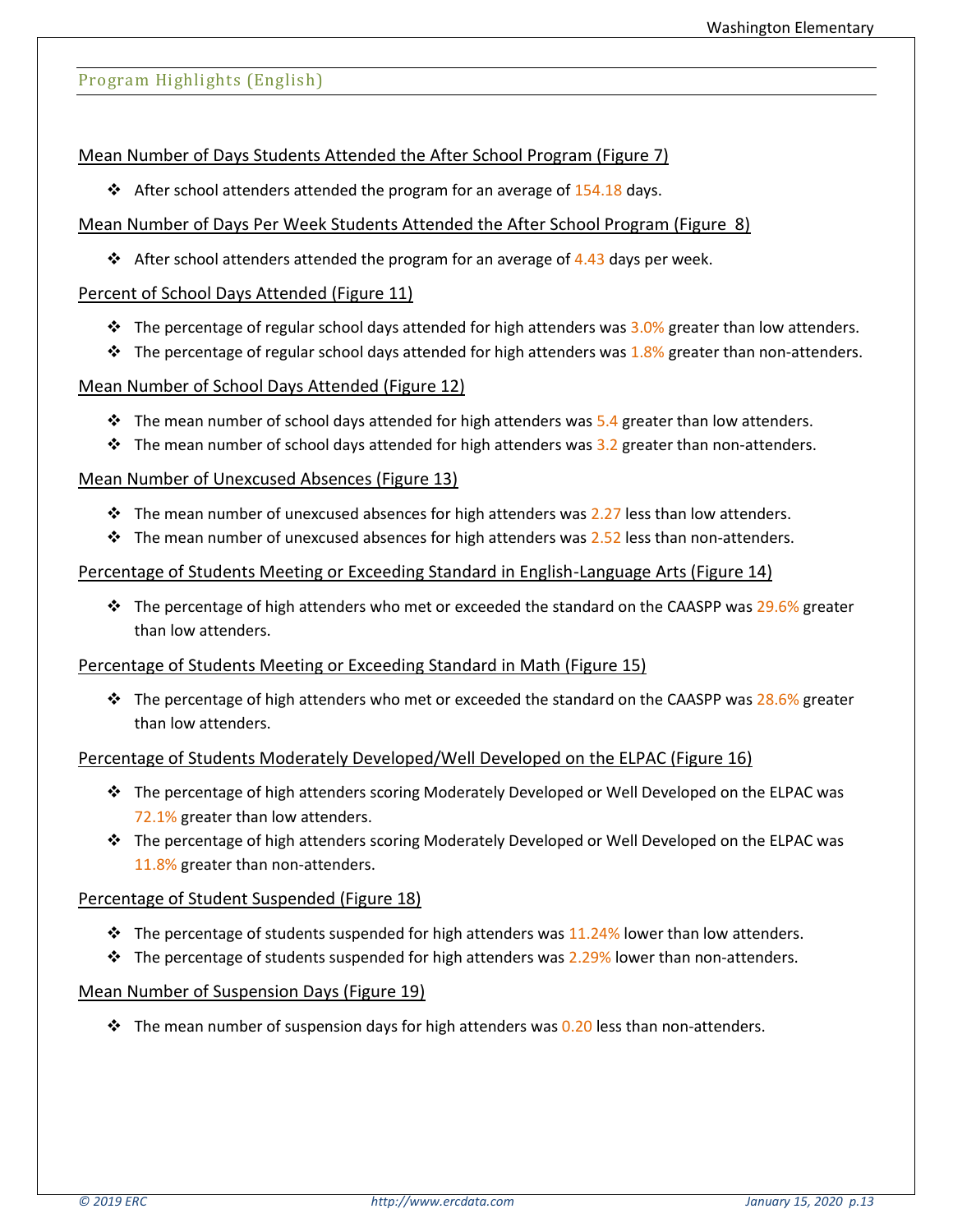### Program Highlights (Spanish)

#### Número medio de días que los estudiantes asistieron al programa extracurricular (Figura 7)

❖ Los asistentes después de la escuela asistieron al programa durante un promedio de 154.18 días.

# Número medio de días por semana Los estudiantes asistieron al programa después de la escuela (Figura 8)

❖ Los asistentes después de la escuela asistieron al programa durante un promedio de 4.43 días por semana.

#### Porcentaje de días escolares atendidos (Figura 11)

- ❖ El porcentaje de días escolares regulares atendidos para personas de alta asistencia fue 3.0% mayor que el de personas de baja asistencia.
- ❖ El porcentaje de días escolares regulares atendidos para personas de alta asistencia fue 1.8% mayor que los que no asistieron.

#### Número medio de días escolares atendidos (Figura 12)

- ❖ El número promedio de días de escuela atendidos para personas de alta asistencia fue 5.4 mayor que los de baja asistencia.
- ❖ El número promedio de días escolares atendidos para personas con alta asistencia fue 3.2 mayor que los que no asistieron.

#### Número medio de ausencias injustificadas (Figura 13)

- ❖ El número medio de ausencias injustificadas para personas con alta asistencia fue de 2.27 menos que las personas con baja asistencia.
- **❖** El número medio de ausencias injustificadas para personas con alta asistencia fue de 2.52 menos que las personas sin asistencia.

#### Porcentaje de estudiantes que cumplen o exceden el estándar en artes del lenguaje inglés (Figura 14)

❖ El porcentaje de asistentes altos que cumplieron o excedieron el estándar en el CAASPP fue 29.6% mayor que los asistentes bajos.

#### Porcentaje de estudiantes que cumplen o exceden el estándar en matemáticas (Figura 15)

❖ El porcentaje de asistentes altos que cumplieron o excedieron el estándar en el CAASPP fue 28.6% mayor que los asistentes bajos.

#### Porcentaje de estudiantes moderadamente desarrollados / bien desarrollados en el ELPAC (Figura 16)

- ❖ El porcentaje de personas con alta asistencia que obtuvieron puntajes moderadamente desarrollados o bien desarrollados en el ELPAC fue 72.1% mayor que los de baja asistencia.
- ❖ El porcentaje de personas con alta asistencia que obtuvieron puntajes moderadamente desarrollados o bien desarrollados en el ELPAC fue 11.8% mayor que los que no asistieron.

#### Porcentaje de estudiantes suspendidos (Figura 18)

 $♦$  El porcentaje de estudiantes suspendidos por personas con alta asistencia fue 11.24% menor que el de personas con baja asistencia.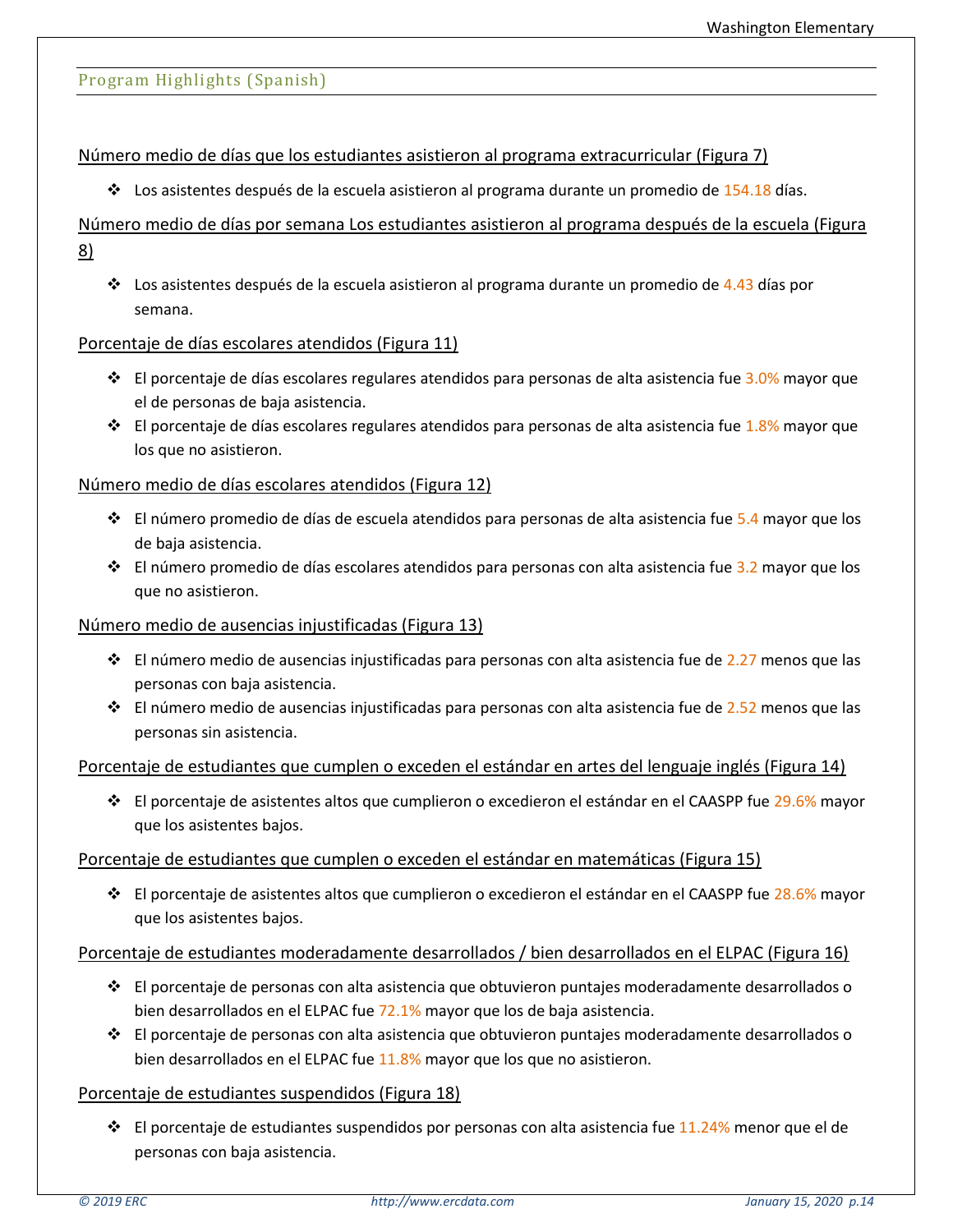❖ El porcentaje de estudiantes suspendidos por personas con alta asistencia fue 2.29% menor que los que no asistieron.

# Número medio de días de suspensión (Figura 19)

❖ El número medio de días de suspensión para los que asistieron mucho fue 0.20 menos que los que no asistieron.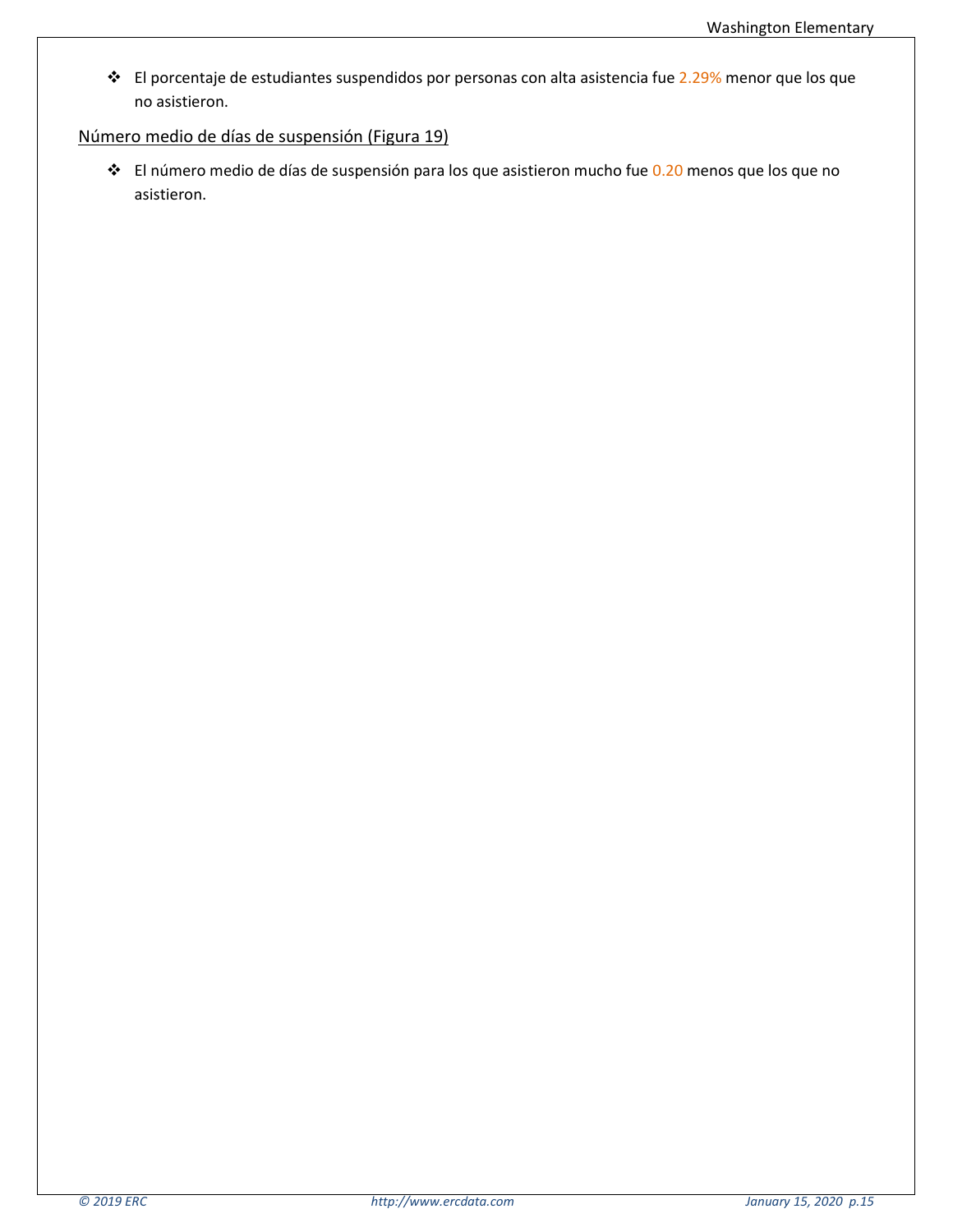# Program Highlights (Hmong)

Cov naj npawb pes tsawg hnub Cov tub ntxhais kawm koom nrog Tom Qab Kev Kawm Tom Qab Kev Kawm (Daim Duab 7)

❖ Tom qab cov neeg tuaj kawm ntawv tau koom nrog txoj haujlwm ua haujlwm ntev nruab nrab ntawm 154.18 hnub.

# Cov Npaum Li Cas Cov Hnub Ib Lim tiam Cov Tub Ntxhais Kawm Tuaj Kawm Tom Qab Lawb Ntawv (Daim Duab 8)

◆ Tom gab cov neeg tuaj kawm ntawv tau koom nrog txoj haujlwm ua haujlwm nruab nrab ntawm 4.43 hnub hauv ib as thiv.

Feem Pua ntawm Hnub Kawm Ntawv Koom Tes (Daim Duab 11)

- ❖ Qhov feem pua ntawm cov hnub kawm ntawv rau cov tuaj koom siab yog 3.0% ntau dua cov neeg tuaj kawm tsawg.
- ❖ Qhov feem pua ntawm cov hnub kawm ntawv rau cov tuaj koom siab yog 1.8% ntau dua qhov tsis tuaj koom.

#### Qhov Tseem Ceeb Ntawm Cov Hnub Kawm Ntawv Tau Kawm (Daim Duab 12)

- ❖ Qhov naj npawb pes tsawg ntawm cov hnub kawm ntawv rau cov neeg tuaj koom siab yog 5.4 ntau dua cov neeg tuaj kawm tsawg.
- ❖ Qhov naj npawb pes tsawg ntawm hnub kawm ntawv rau cov neeg tuaj koom siab yog 3.2 ntau dua qhov tsis tuaj koom.

#### Qhov Tseem Ceeb Ntawm Cov Kev Ncua Qhaj uas Tsis Zam Txim (Daim Duab 13)

- ❖ Qhov txhais tau tsawg ntawm cov tsis tuaj kawm ntawv rau qhov kev tuaj koom siab yog 2.27 tsawg dua kev tuaj koom.
- ❖ Qhov txhais tau tsawg ntawm cov tsis tuaj kawm ntawv rau qhov kev tuaj koom siab yog 2.52 tsawg dua tsis tuaj koom.

Feem pua ntawm Cov Tub Ntxhais Kawm Sib Tham los yog Ua Tau Zoo Tshaj Hauv Kev Kawm Lus Askiv (Daim Duab 14)

❖ Qhov feem pua ntawm cov neeg tuaj koom siab uas tau ntsib lossis tshaj tus qauv ntawm CAASPP tau 29.6% ntau dua li cov tuaj koom qis.

# Feem pua ntawm Cov Tub Ntxhais Kawm Sib Tham los yog Ua Tau Zoo Tshaj Lij Hauv Lej (Daim Duab 15)

❖ Qhov feem pua ntawm cov neeg tuaj koom siab uas tau ntsib lossis tshaj tus qauv ntawm CAASPP tau 28.6% ntau dua li cov tuaj koom qis.

Qhov Feem Pua ntawm Cov Tub Ntxhais Kawm Tsim Tau Zoo / Tsim Tau Zoo ntawm ELPAC (Daim Duab 16)

- ❖ Qhov feem pua ntawm cov neeg tuaj kawm ntawv qhov nruab nrab Kev Kawm Tsim Kho Zoo lossis Tsim Tau Zoo ntawm ELPAC tau 72.1% ntau dua li cov tuaj koom tsawg.
- ❖ Qhov feem pua ntawm cov neeg tuaj koom siab qhov nruab nrab Kev Tsim Kho Zoo lossis Tsim Tau Zoo ntawm ELPAC tau 11.8% siab dua tsis tuaj koom.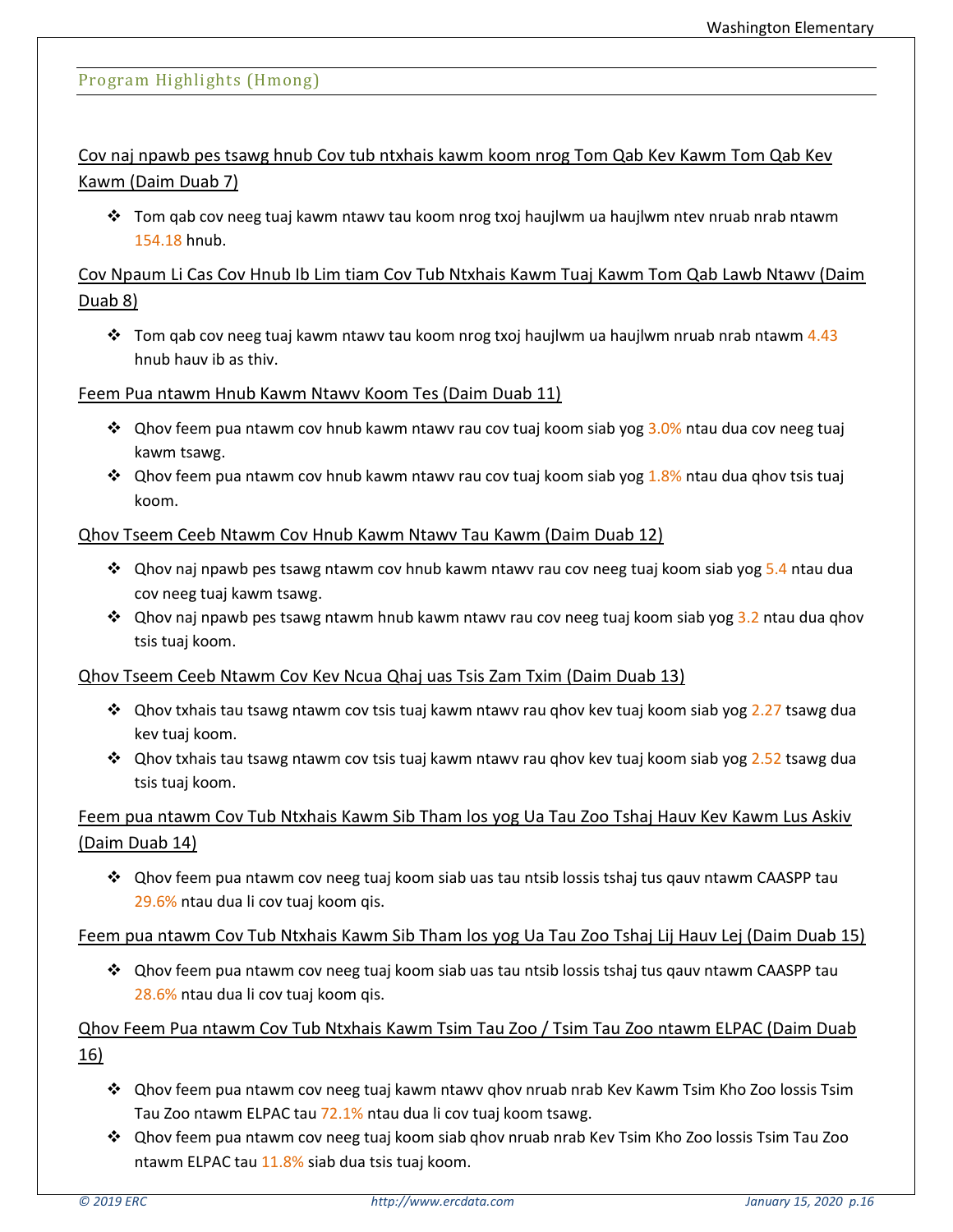## Feem pua ntawm Cov Tub Ntxhais Kawm Raug Tshem Tawm (Daim Duab 18)

- ❖ Qhov feem pua ntawm cov tub ntxhais kawm raug rho tawm rau cov neeg tuaj kawm coob yog 11.24% qis dua cov neeg tuaj kawm tsawg.
- ❖ Qhov feem pua ntawm cov tub ntxhais kawm raug ncua rau cov neeg tuaj kawm siab yog 2.29% qis dua tsis tuaj koom.

## Txhais Tau Npaum Li Cas Hnub Rau Kev ncua (Daim Duab 19)

❖ Qhov txhais tau tsawg ntawm cov hnub raug ncua rau cov tuaj koom siab yog 0.20 tsawg dua tus tsis tuaj koom.